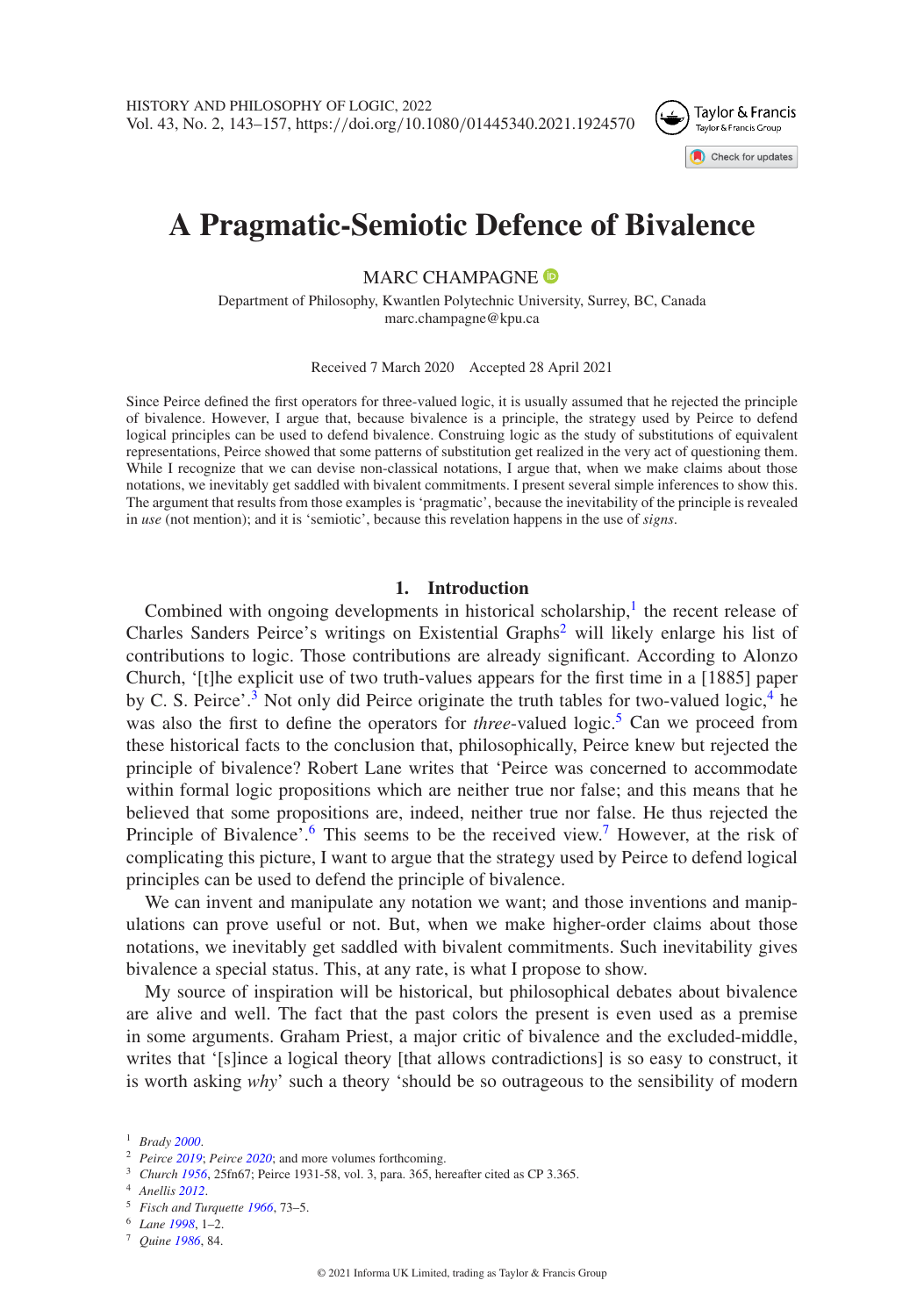philosophers'[.8](#page-1-0) The culprit, in his estimate, is nothing more than 'Aristotle's magisterial authority in the Middle Ages'.<sup>9</sup> There is no denying that bivalent systems have been historically prevalent—they are termed 'classical', after all. Likewise, the fact that workable non-classical systems can be devised is not in dispute. Yet, surely one can combine a recog-nition that classical assumptions are revisable<sup>10</sup> with a reluctance<sup>[11](#page-1-3)</sup> or refusal<sup>[12](#page-1-4)</sup> to do so. My goal will be to show that, far from being dogmatic, such a reluctance or refusal can be principled.

There are considerable motivations for keeping the principle of bivalence—to avoid the triviality generated by the principle of explosion, for example.<sup>13</sup> However, I want to use Peirce's ideas to tell a story that stands on its own, apart from such benefits.

#### **2. The Pattern of Deductive Inference**

I will be making my point by stringing together signs, so a good place to start would be to ask how signs relate to logic. In one of his earliest articles, Peirce asked '[w]hether we can think without signs'.<sup>14</sup> Answering that question, Peirce argued that, since 'every thought must address itself to [or determine] some other' thought, and since this incessant referral *from* something *to* something 'is the essence of a sign', we can conclude that 'all thought is in signs'[.15](#page-1-7) Far from clashing with Peirce's rigorous work in logic, this semiotic account sheds light on logical reasoning. Premises are signs (usually symbols) that represent a (real or hypothetical) state of affairs in the world. A conclusion represents another aspect of that state of affairs. 'In an argument, therefore, a symbol is substituted for another that has the same object'.<sup>[16](#page-1-8)</sup> Seen in this light, logic becomes the study of 'certain substitutions of equivalent representations'[.17](#page-1-9)

To make this tangible, consider what happens in a logic classroom. We give students signs (in the form of exams, say) and ask them to produce still more signs in return. Of course, a student is free to write whatever she wishes on an examination sheet. Jotting down random gibberish may scar one's transcript, but it does not violate the laws of physics. However, we credit students with mastering an inference rule only when they can produce the right kind of signs in the right circumstances. Not only must these sign substitutions conform to certain patterns, they must also be habitual.<sup>18</sup> To grasp a valid deductive form like a constructive dilemma, for example, it is not enough to generate the correct conclusion in a single instance. Rather, we expect a mind that has grasped this pattern to spot and complete it in an open-ended series of cases. Good logic teachers vary the exercises precisely to ensure and verify that general patterns are being discerned, irrespective of how (in natural language, say) those patterns are realized.

Yet, as the possibility of producing random gibberish attests, one can always substitute signs in an unconstrained or random manner. However, to count as truth-preserving, a substitution must direct interpretation to the same object that was expressed in the starting signs. This Peircean account of logic thus holds fast to the tenet that signs always beget more signs—without lapsing into any kind of relativism.

<span id="page-1-0"></span><sup>9</sup> *Priest [1995b](#page-14-4)*.

<span id="page-1-7"></span><sup>16</sup> *Bellucci [2017](#page-13-6)*, 16.

<sup>8</sup> *Priest [1995b](#page-14-4)*, 5.

<span id="page-1-1"></span><sup>10</sup> *Van Benthem et al. [2006](#page-14-5)*.

<span id="page-1-2"></span><sup>11</sup> *Haack [1996](#page-13-4)*.

<span id="page-1-3"></span><sup>12</sup> *Suszko [1975](#page-14-6)*.

<span id="page-1-4"></span><sup>13</sup> *Priest [2007](#page-14-7)*.

<span id="page-1-5"></span><sup>14</sup> *CP* 5.250.

<span id="page-1-6"></span><sup>15</sup> *CP* 5.253; see *Champagne [2009](#page-13-5)*.

<span id="page-1-8"></span><sup>17</sup> *Bellucci [2017](#page-13-6)*.

<span id="page-1-10"></span><span id="page-1-9"></span><sup>18</sup> *Pietarinen and Bellucci [2016](#page-14-8)*.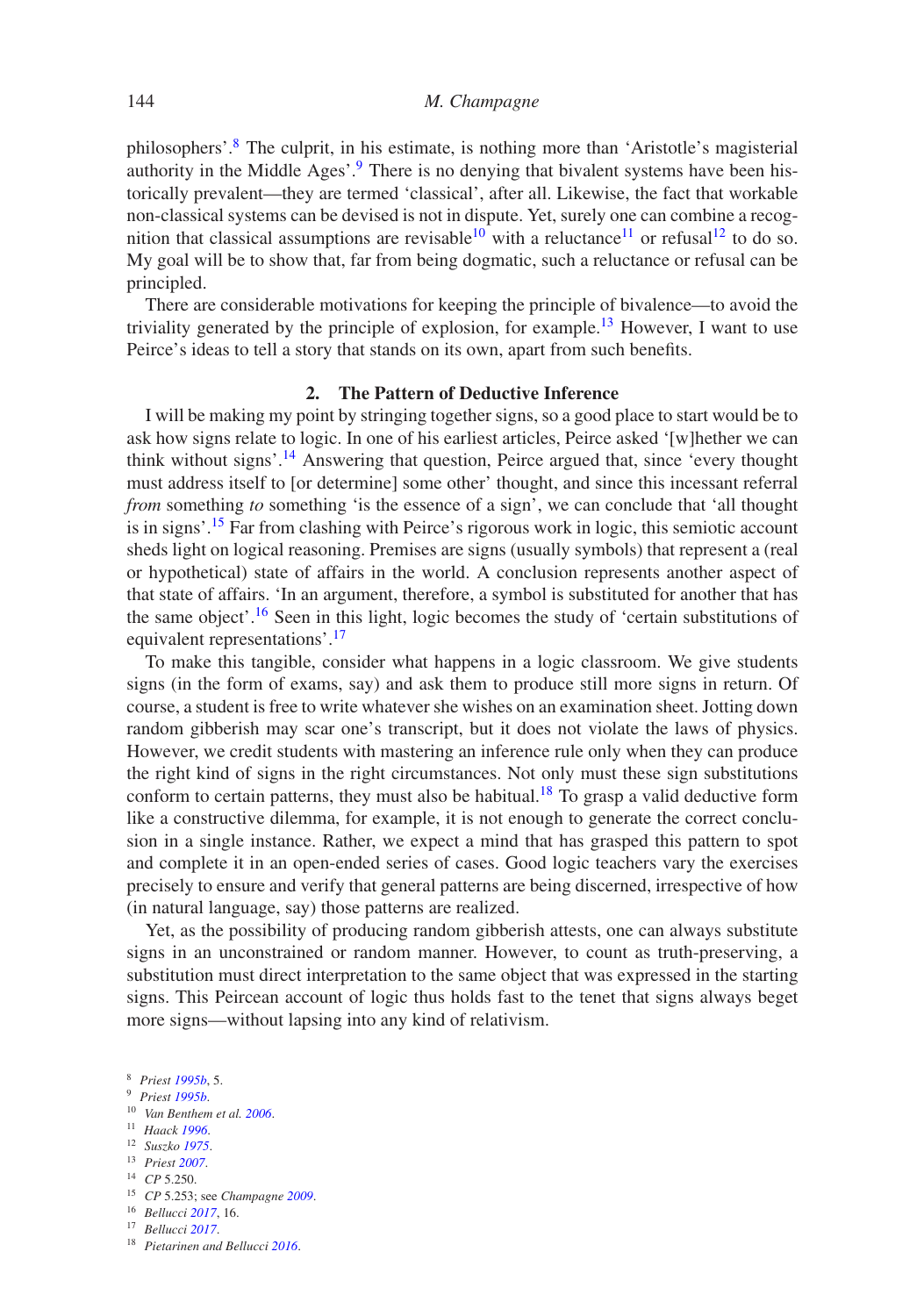This view of logic nevertheless invites the following concern. If '[a]ll reasoning consists for Peirce in the substitution of representations with other representations of the same object'[,19](#page-2-0) must logic abandon the aspiration for stability and permanence that has driven its study since at least Plato? Peirce could be said to advance a 'process philosophy'<sup>[20](#page-2-1)</sup> and, by extension, a 'process philosophy of logic'.<sup>[21](#page-2-2)</sup> The latter can be hard for many to envision. However, one of the virtues of Peirce's account is that it identifies reliable moments of stability amid the incessant flow of sign substitutions. Consider the following example:[22](#page-2-3)

Rule: All men are mortal. Case: Napoleon III is a man. Therefore, Result: Napoleon III is mortal.

This rule/case/result sequence fits the canonical format of a deductive inference.<sup>[23](#page-2-4)</sup> Now, suppose that one questions the validity of this argument. Surely a philosopher committed to fallibilism<sup>24</sup> must be open to testing any claim, including the claim that the conclusion of a valid argument follows. What, then, licenses the logician's confidence that, given the truth of the rule and the truth of the case, the result must be true as well?

According to Peirce, confidence in the truth of the result pivots on the acceptance of an unstated claim, which we might state as follows: 'If a rule and a case falling under that rule are both true, then their result is true'. Grafting this new claim to the previous argument yields a new, enlarged, argument: $25$ 

Rule: If a rule and a case falling under that rule are both true, then their result is true.

Case: The rule ('All men are mortal') and case ('Napoleon III is a man') of the previous argument are both true.

Therefore,

Result: The result of the previous argument ('Napoleon III is mortal') is true.

We started by saying that a joint endorsement of the rule and the case commits one to endorsing the result. But, when we were pressed to justify why this holds, we invoked another rule and thereby turned the starting argument about Napoleon's mortality into a case falling under that rule. Clearly, one is entitled to ask why *this* new inference should be binding. The attempt to justify an argument thus requires that one argue again. Naturally, this engenders a regress. One can, if one wishes, continue invoking more rules to justify other rules. However, Peirce's insight is that, by the time one can formulate a second round of concern, one has effectively confirmed that the iterated pattern enjoys a special status. He summarizes the situation as follows:

[L]et the premisses of any argument be denoted by *P*, the conclusion by *C*, and the leading principle by *L*. Then, if the whole of the leading principle be expressed as a premiss, the argument will become

<sup>19</sup> *Bellucci [2017](#page-13-6)*, 42.

<span id="page-2-0"></span><sup>20</sup> *Hausman [2002](#page-13-7)*.

<span id="page-2-1"></span><sup>21</sup> *Champagne and Pietarinen [2020](#page-13-8)*.

<span id="page-2-2"></span><sup>22</sup> *Bellucci [2016](#page-13-9)*, 255; *Bellucci [2017](#page-13-6)*, 25.

<span id="page-2-3"></span><sup>23</sup> *CP* 2.623.

<span id="page-2-4"></span><sup>24</sup> *Margolis [1998](#page-14-9)*.

<span id="page-2-6"></span><span id="page-2-5"></span><sup>&</sup>lt;sup>25</sup> Like Peirce, I will express rules as conditionals and cases as antecedents of such conditionals.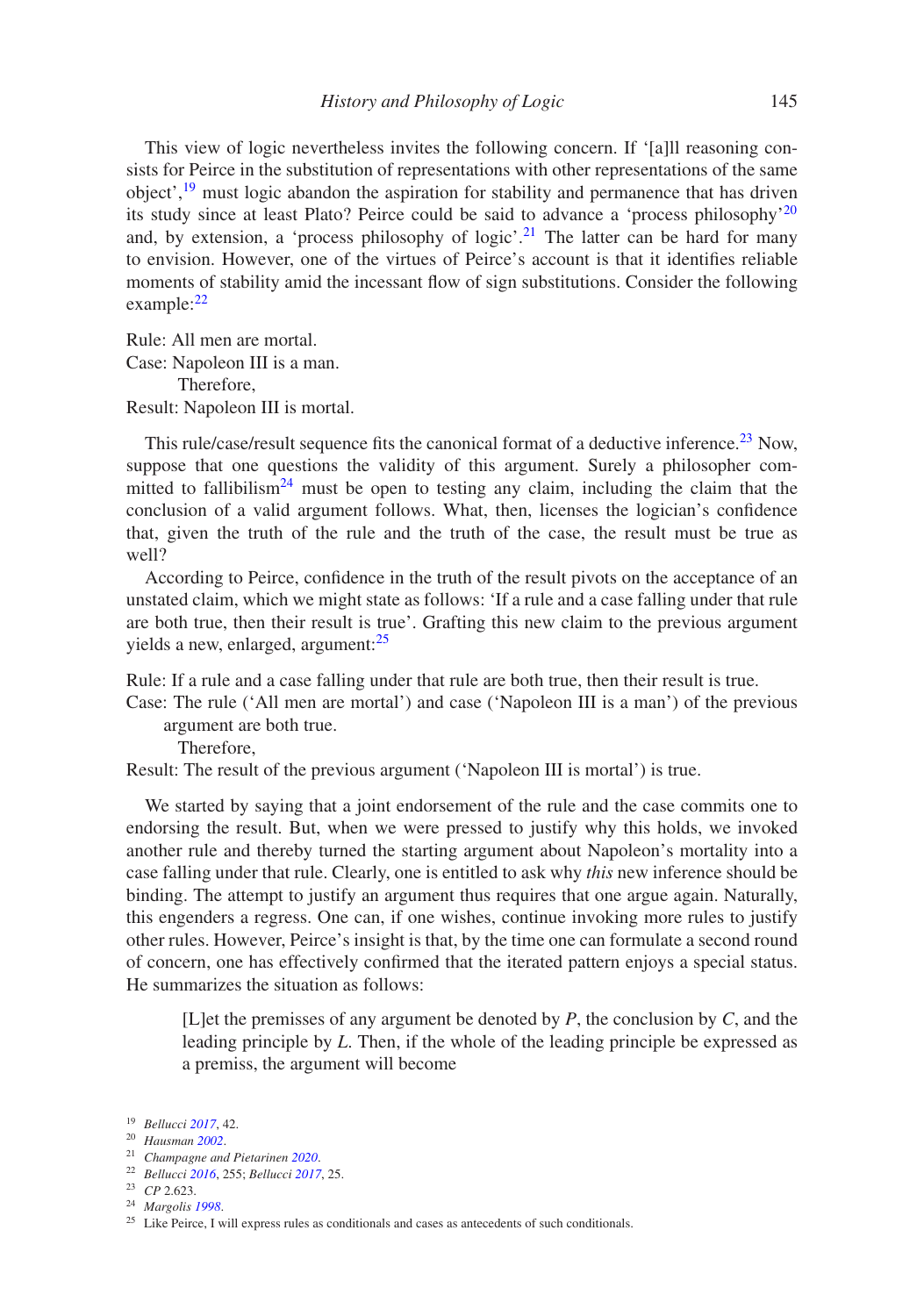#### 146 *M. Champagne*

*L* and *P*

.·. *C*

But this new argument must also have its leading principle, which may be denoted by *L*'. Now, as *L* and *P* (supposing them to be true) contain all that is requisite to determine the probable or necessary truth of *C*, they contain *L*'. Thus *L*' must be contained in the leading principle, whether expressed in the premiss or not. Hence every argument has, as portion of its leading principle, a certain principle which cannot be eliminated from its leading principle. Such a principle may be termed a *logical principle*. [26](#page-3-0)

Thus, I am free to ask why, given my acceptance of a rule and a case falling under it, I must accept the result. But, in so asking, I am essentially asking why, given my acceptance of a rule and a case falling under it, I must accept the result. These two questions are identical, which is the ground of the solution: a 'pure' rule is one that adds nothing. Indeed, 'Peirce's point is that the very setting in motion of the regress is the symptom that we have reached the end of logical analysis<sup>7.[27](#page-3-1)</sup> Since the highest grade of mastery in the handling of signs is a habit, grasping a principle consists in realizing that the token rules generated by a regress are tokens of a type.

This Peircean account leaves interpreters free to substitute representations with other representations. However, when those substitutions conform to or instantiate a principle, the signs end up saying the same thing. Recursivity, not self-evidence, becomes the hallmark of logical certainty.

At one point in Lewis Carroll's dialogue between the Tortoise and Achilles, the scep-tical character says 'force me, logically, to accept Z as true'.<sup>[28](#page-3-2)</sup> The protagonist foolishly takes on this errand. Alas, logic is not the kind of topic that can be 'forced' unto anyone. This does not mean, however, that anything goes or that what underpins logic is mere social agreement.<sup>29</sup> Although the patterns catalogued by logicians differ from the patterns tracked by natural and social scientists, logicians must still back up their claims with some form of evidence. When one labels an argument as valid or invalid, there must be *something* one can point to in order to justify what one says.<sup>[30](#page-3-4)</sup> The problem is that such a dispute 'cannot be remedied by any further explanatory signs [. . . ]. The fact that further conditional statements are demonstrably useless if the Tortoise does not already understand entailment shows that what is seen by Achilles and not by the Tortoise must be *already present*, *internal* to the sign-act pair<sup>[31](#page-3-5)</sup>. The regress is ultimately halted by a recognition that further use of the logical principle as a premise produces only redundancy.

As Peirce puts it, '*logic* supposes that reasonings are *criticised*; and as soon as the reasoner asks himself what *warrant* he has for concluding from S is M that S is P, he is driven to *formulate* his leading principle<sup>'</sup>.<sup>[32](#page-3-6)</sup> This formulation is yet another sign.

But you might ask, why not express this *new* leading principle as a premise, and so obtain a *third argument* having a leading principle *still more* abstract? If, however, you try the experiment, you will find that the third argument so obtained has no

<sup>26</sup> *CP* 2.466.

<span id="page-3-0"></span><sup>27</sup> *Bellucci [2017](#page-13-6)*, 26.

<span id="page-3-1"></span><sup>28</sup> *Carroll [1895](#page-13-10)*, 279; see *Zhang [2017](#page-14-10)*, 2.

<span id="page-3-2"></span><sup>29</sup> *Dutilh Novaes [2015](#page-13-11)*.

<span id="page-3-3"></span><sup>30</sup> *Champagne [2016](#page-13-12)*.

<span id="page-3-4"></span><sup>31</sup> *Legg [2012](#page-14-11)*, 13; emphasis in original.

<span id="page-3-6"></span><span id="page-3-5"></span><sup>32</sup> *Peirce [1976](#page-14-12)*, 4, 175; emphasis in original.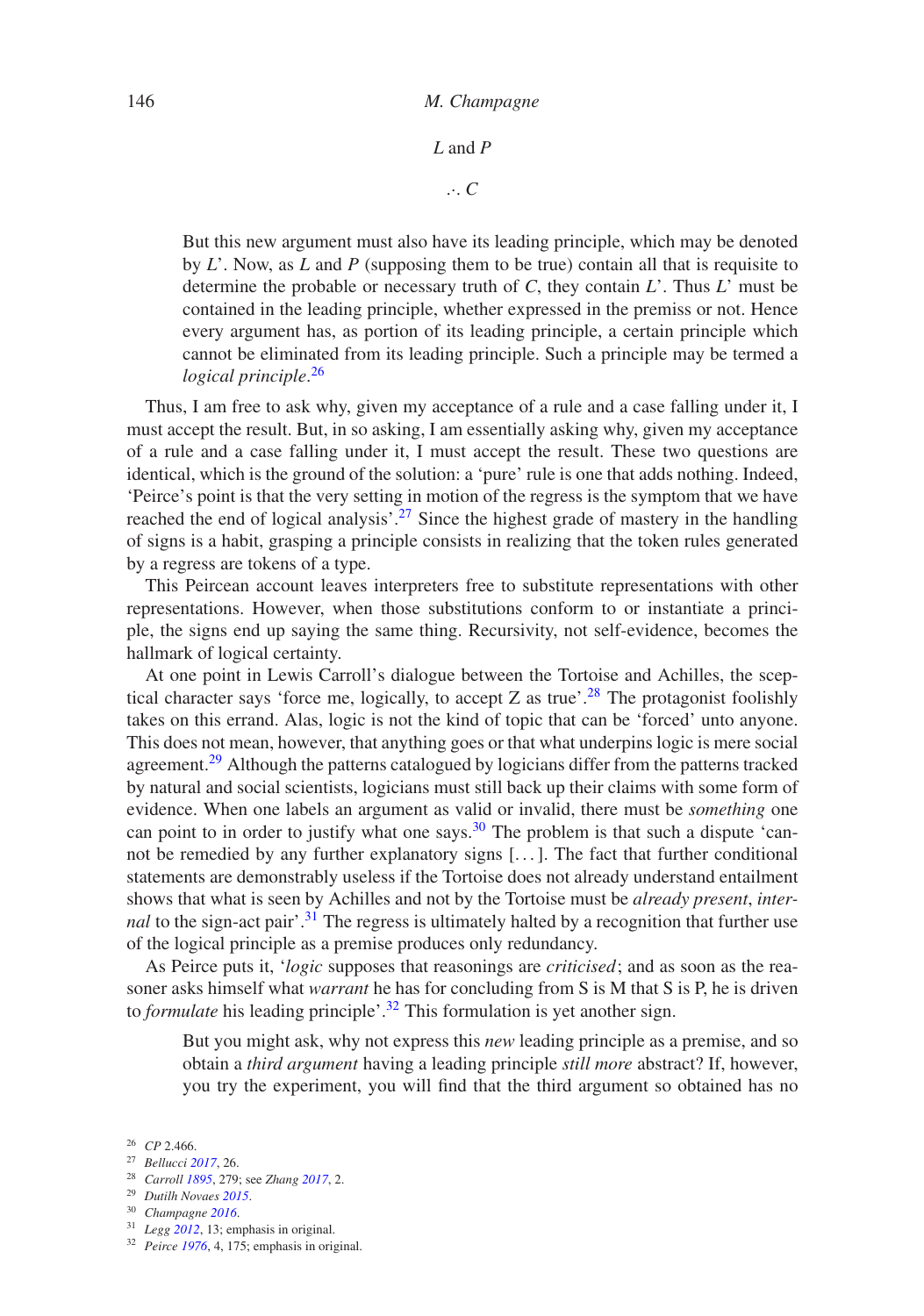more abstract a leading principle than the second argument has. [. . . ] This leading principle has therefore attained a *maximum degree* of abstractness  $[\dots]$ <sup>33</sup>

In this passage, Peirce invites us to 'try the experiment'. This reflects both his pragmatism and his view of logic as diagrammatic reasoning: 'By diagrammatic reasoning, I mean reasoning which constructs a diagram according to a precept expressed in general terms, performs experiments upon this diagram, notes their results, assures itself that similar experiments performed upon any diagram constructed according to the same pre-cept would have the same results, and expresses this in general terms'.<sup>[34](#page-4-1)</sup> Staying true to the question-and-answer format<sup>[35](#page-4-2)</sup> of Peirce's argument and continuing his line of reasoning so that a diagrammatic pattern may emerge, we obtain a pyramidal structure with an ever-widening base:

# *L* and *P*

.·. *C*

Why? Because ...

*L'* and (*L* and *P*)

.·. *C*

Why? Because ...

*L''* and (*L'* and (*L* and *P*))

.·. *C*

Why? Because ...

 $L'$ <sup>\*\*</sup> and  $(L'$ <sup>\*</sup> and  $(L'$ <sup>and</sup>  $(L'$ <sup> $(n))$ </sup>

.·. *C*

Why? Because ...

 $L'''''$  and  $(L'''$  and  $(L'$  and  $(L'$  and  $(L \text{ and } P)))$ 

Importantly, despite the (potentially endless) generation of new tokens, the propositional content of the logical principle *L* is the same each time. Some patterns are realized in the very act of questioning them. This speaks to a pattern's reliability (or at any rate inevitability), so Peirce reserved the label 'principle' for propositions that have this feature.

How much redundancy must take place before redundant manifestations of a principle are recognized *as* redundant? This is not for the philosopher of logic to say. However, the fact that such recognition is an individual accomplishment does not shroud it in privacy. On the contrary, as the pyramidal structure shows, requests to justify justification display a common pattern available for public scrutiny. If the sequence was rendered in acoustic logic, $36$  it would almost sound like a tune on repeat play. The same goes for the dialogue

<span id="page-4-3"></span><span id="page-4-2"></span><sup>36</sup> *Champagne [2015c](#page-13-14)*.

<sup>33</sup> *Peirce [1976](#page-14-12)*, 4, 175–6; emphasis in original.

<span id="page-4-0"></span><sup>34</sup> *Peirce [1976](#page-14-12)*, 4, 47–8.

<span id="page-4-1"></span><sup>35</sup> *Pietarinen [2006](#page-14-13)*, 77–102; *Hintikka [2007](#page-13-13)*.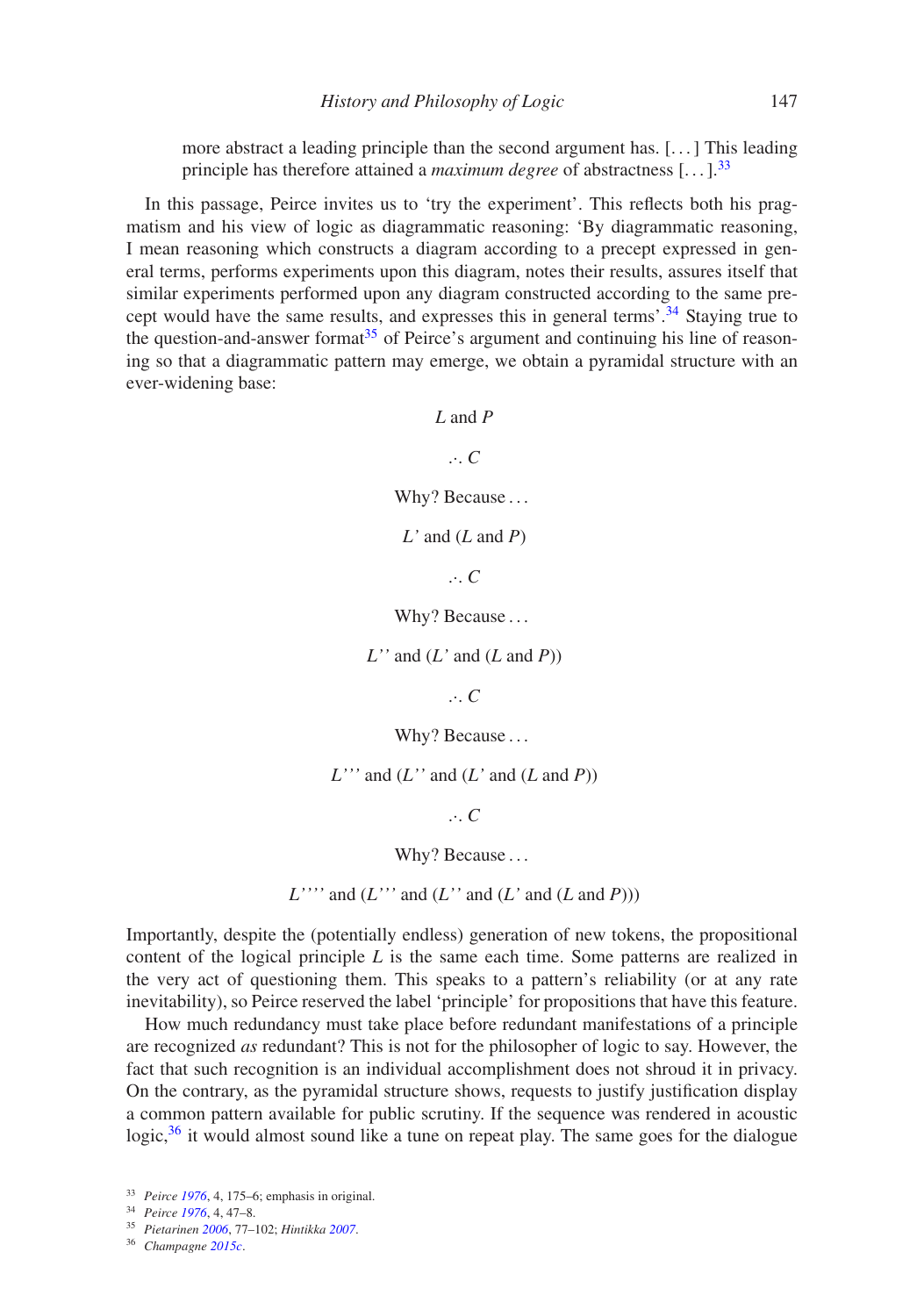between Achilles and the Tortoise. Hence, not only does questioning give rise to a pattern, that pattern can be observed—in a suitably enlarged sense of 'observation'.<sup>[37](#page-5-0)</sup>

A 'final' justification of a principle would only generate another token inference whose merit could be called into question, so Peirce wisely never 'justifies [his] assertion that our reasoning proceeds in accordance with such implicit principles', preferring instead to let those principles become 'evident to all those who reflect on their own reasoning'.<sup>[38](#page-5-1)</sup> Hence, those turning to Peirce in search of explicit axioms will find something quite different.

Which view of logic should one adopt? If the foregoing considerations are correct, justifications of views on this central issue must ultimately culminate in a distinctive form of practical wisdom that 'operates in specific circumstances which cannot be anticipated by universal rules. No matter how clear the rule, we always apply it to particulars, which is a matter of seeing the right thing to do relative to the particular situation and actors'.<sup>[39](#page-5-2)</sup> An appeal to what is present before one is an attempt to *cease* discourse, not extend it. As a result, '[s]eeing what to do in a situation does not stand in need of further justification, nor could it receive any—at least none that would persuade one who is lacking in *phronêsis*'.[40](#page-5-3) So, when an argument fails to persuade, it is not always because of some fault in the argument.

In a comment that connects with Peirce's claim that 'all knowledge without exception comes from observation', $41$  Thomson likens the failure to recognize a logical principle to 'a failure to appreciate the transitivity of the relation *sameness of length*' [42—](#page-5-5)also a diagrammatic pattern that can be redundantly exhibited. Far from being contentious, such recognition is a keystone of staple systems like first-order predicate logic. Consider, for example, what justifies the universal generalization inference rule or UG. If we enumerate all that a universally-quantified claim like ∀xFx picks out, we obtain a long conjunction: Fa *and* Fb *and* Fc *and* Fd and so on (where the particulars named vastly outnumber the letters in the alphabet). Suppose, then, that we have  $\forall x(Gx \rightarrow Fx)$  and  $\forall xGx$  as premises and wish to prove that the predicate  $\cdot \dots$  is F' is true of all particulars. Schematically, an enumerative proof would resemble Table [1.](#page-6-0)

It becomes—or should become—apparent by line 11 or 15 that these sub-proofs repeat themselves. The derivation, however, will continue until we exhaust all the particulars that the universal conclusion ranges over. So, even though a derivation of each sub-conclusion is easy, we will never be able to show line 1 and box all the lines beneath it. Like Zeno's paradox of motion, we will never reach the finish line.

UG authorizes us to skip such an exhaustive demonstration, provided that a pattern of inference holds and the conclusion reached in that pattern holds for any arbitrarily-selected individual. Both conditions are met: not only is a pattern apparent, there is nothing special about the individual 'a'. So, instead of engaging in a rigmarole, we can cut to the chase and generalize the result obtained at line 4—thereby completing the derivation (Table [2\)](#page-6-1).

There are philosophical problems with the inference rule deployed at line 8 of Table  $2<sup>43</sup>$  $2<sup>43</sup>$  $2<sup>43</sup>$  Still, the demonstrative strategy of UG has been part of natural deduction since its inception.<sup>[44](#page-5-7)</sup> Without this rule (or something similar, such as universal derivation), predicate logic as we know it would not be feasible. The example of UG is telling because a

- <span id="page-5-3"></span><sup>41</sup> *Peirce [1976](#page-14-12)*, 4, 48.
- <span id="page-5-4"></span><sup>42</sup> *Thomson [2011](#page-14-17)*, 24.
- <span id="page-5-5"></span><sup>43</sup> *Cellucci [2009](#page-13-16)*.

<sup>37</sup> *Hull and Atkins [2017](#page-14-14)*; *Legg and Franklin [2017](#page-14-15)*.

<span id="page-5-0"></span><sup>38</sup> *Hitchcock [2003](#page-14-16)*, 70–1.

<span id="page-5-1"></span><sup>39</sup> *Braver [2012](#page-13-15)*, 169.

<span id="page-5-2"></span><sup>40</sup> *Braver [2012](#page-13-15)*.

<span id="page-5-7"></span><span id="page-5-6"></span><sup>44</sup> *Gentzen [1969](#page-13-17)*, 78.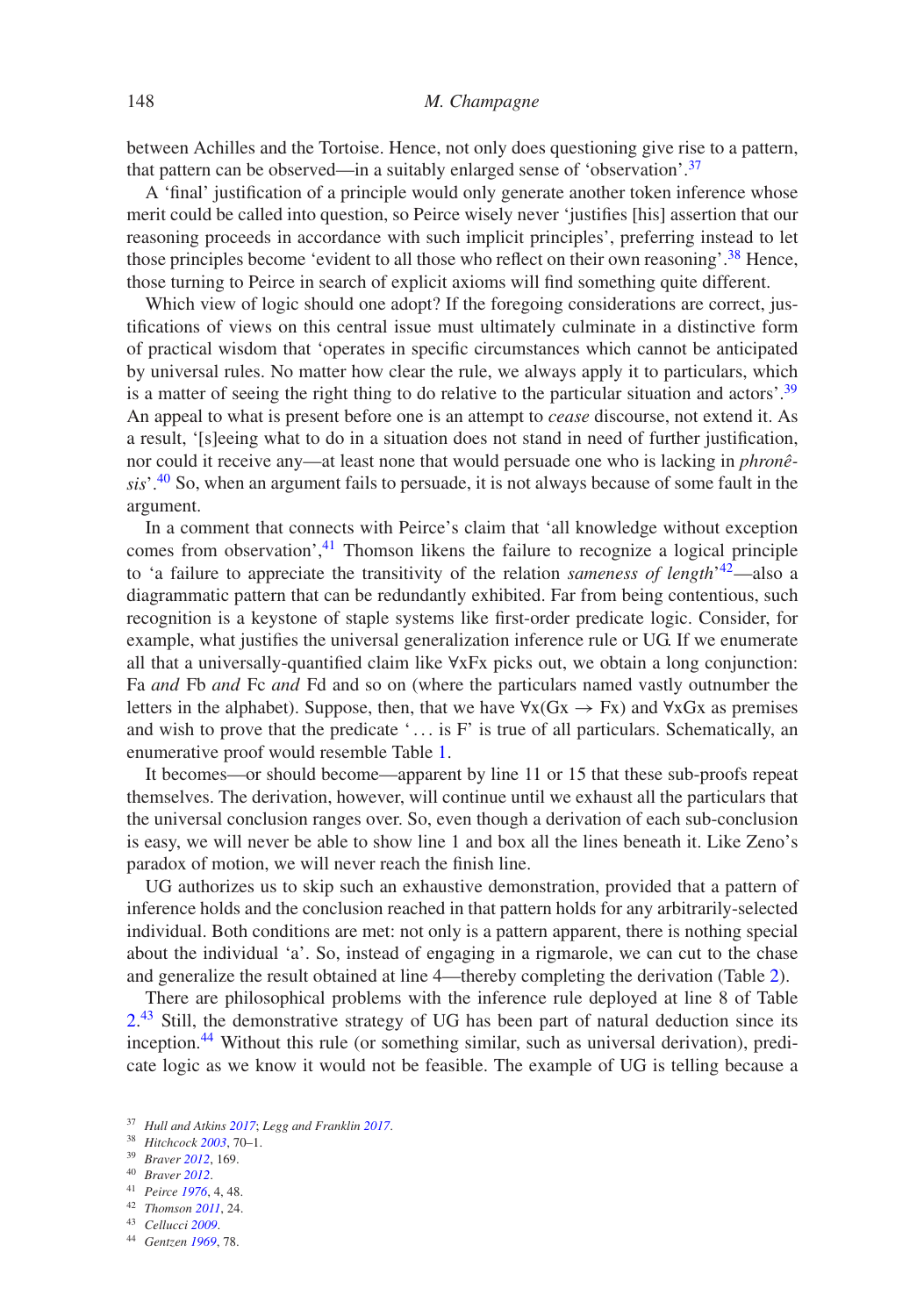| 1.  | Show        | $\forall x$   | Fx            |     | Assertion (not yet derived)  |
|-----|-------------|---------------|---------------|-----|------------------------------|
| 2.  | $\forall x$ | (GX)          | $\rightarrow$ | Fx) | Premise                      |
| 3.  | $\forall x$ | Gx            |               |     | Premise                      |
| 4.  | Show        | Fa            |               |     | Assertion (directly derived) |
| 5.  | Ga          | $\rightarrow$ | Fa            |     | 2, UI(x to a)                |
| 6.  | Ga          |               |               |     | $3$ , UI (x to a)            |
| 7.  | Fa          |               |               |     | 5, 6, MP                     |
| 8.  | Show        | Fb            |               |     | Assertion (directly derived) |
| 9.  | Gh          | $\rightarrow$ | Fb            |     | 2, UI(x to b)                |
| 10. | Gb          |               |               |     | 3, UI(x to b)                |
| 11. | Fb          |               |               |     | 9, 10, MP                    |
| 12. | <b>Show</b> | Fc            |               |     | Assertion (directly derived) |
| 13. | Gc          | $\rightarrow$ | Fc            |     | 2, UI(x to c)                |
| 14. | Gc          |               |               |     | 3, UI(x to c)                |
| 15. | Fc          |               |               |     | 13, 14, MP                   |
| 16. | Show        | Fd            |               |     | Assertion                    |
|     |             |               |               |     | .                            |
|     |             |               |               |     |                              |

<span id="page-6-0"></span>Table 1. Incomplete derivation of universal claim by enumeration.

<span id="page-6-1"></span>Table 2. Completed derivation of universal claim by generalization.

|                  | Show        | $\forall x$ | Fx |     | Assertion (directly derived) |
|------------------|-------------|-------------|----|-----|------------------------------|
| 2.               | $\forall x$ | (GX)        |    | Fx) | Premise                      |
| 3.               | $\forall x$ | <b>Gx</b>   |    |     | Premise                      |
| $\overline{4}$ . | Show        | Fa          |    |     | Assertion (directly derived) |
| 5.               | Ga          |             | Fa |     | 2, UI $(x \text{ to } a)$    |
| 6.               | Ga          |             |    |     | 3. UI(x to a)                |
| 7.               | Fa          |             |    |     | 5, 6, MP                     |
| 8.               | ∀x          | Fx          |    |     | 4, UG $(a \text{ to } x)$    |
|                  |             |             |    |     |                              |

similar pattern-based shortcut is at the core of the Peircean account: pick any argument you wish, question it, and a pattern will manifest itself. Rephrasing Peirce's reasoning in information-theoretic terms, we might say that if a pattern can be identified, then it can be *compressed*; and if it can be compressed, then it is *real*. [45](#page-6-2) Coupled with such realism, a commitment to rationality does not commit one to making endless replies. Since reality is mind-independent, one can at some point walk away from a justification to let the world do the rest.

The ontology and grasp of a logical principle must square with what other sciences besides logic are telling us, so it cannot hinge on some supernatural domain or special intuitive faculty.[46](#page-6-3) Since Peirce never relinquished his early contention that 'all thought is in signs',<sup>[47](#page-6-4)</sup> his account never pretends to come into contact with some extra-semiotic realm where the truths of logic are somehow 'intuited' or 'given'. In the end, the distinctive finality of logical principles does not stem from their ability to stop the production of further signs, but from their ability to stop the production of further *informative* signs. We can literally *see* when this transition occurs.

The question of how many iterations are needed before someone realizes that token appeals to rules instantiate a type is a matter of personal psychology. Even so, one virtue of Peirce's account is that it specifies the defining attribute of a principle independently

<sup>45</sup> *Dennett [1991](#page-13-18)*.

<span id="page-6-2"></span><sup>46</sup> *Benacerraf [1973](#page-13-19)*.

<span id="page-6-4"></span><span id="page-6-3"></span><sup>47</sup> *CP* 5.253.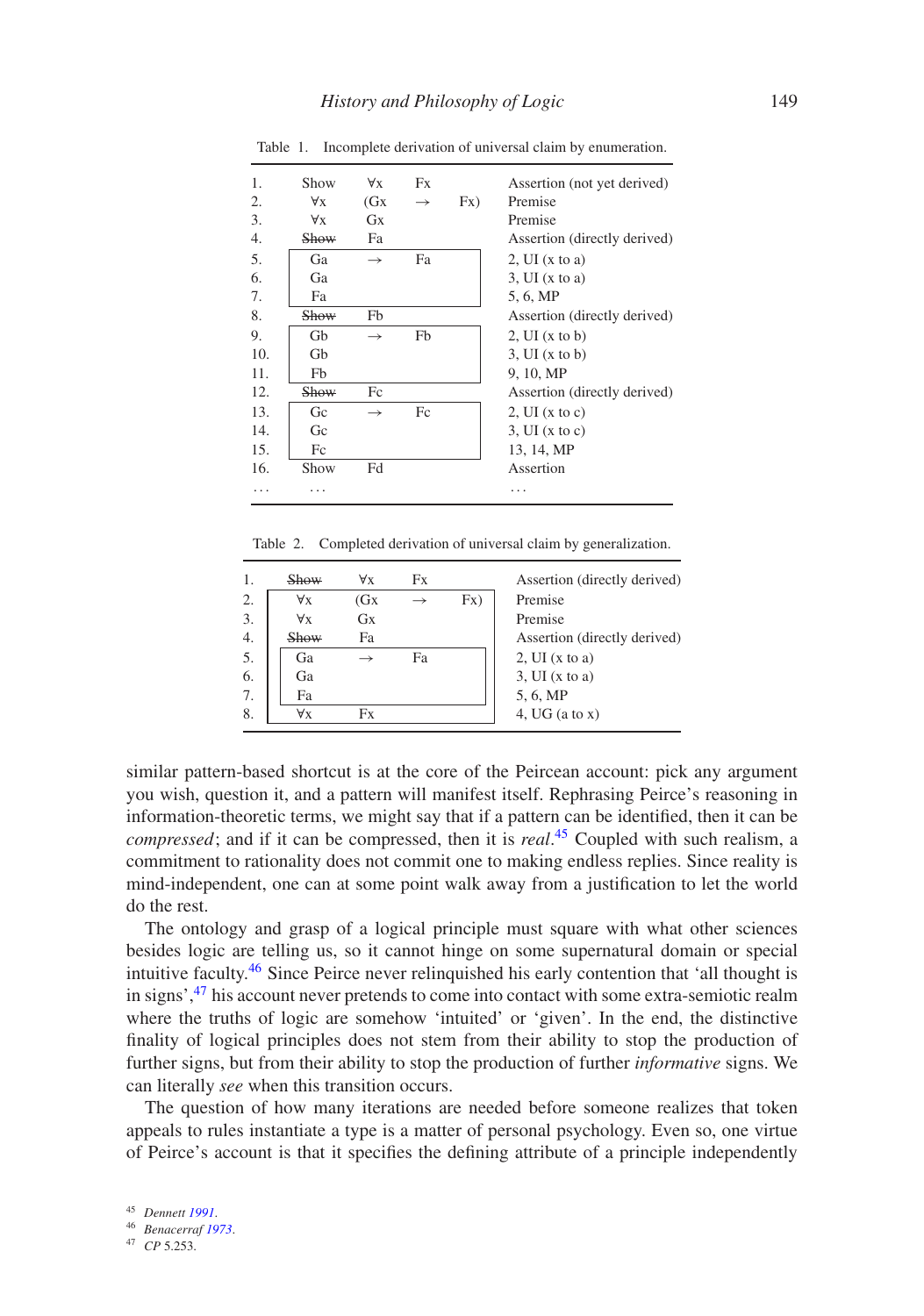of any psychological recognition. Fallibilism is not scepticism, so the demand to justify logic can be met. Amid the incessant interpretive turmoil of sign-action, this discernment of recurring patterns satisfies (in a naturalist way) the craving for permanence and stability that has driven interest in logic since Plato.

## **3. The Inevitable Pattern of Bivalence**

I want to argue that the account of logical principles just sketched allows for a defence of bivalence and, by extension, the excluded-middle.<sup>48</sup> Bivalence is the view that any wellformed claim admits of two and only two possible truth-values, truth and falsity. It is usually called *the principle of* bivalence. I think bivalence deserves to be ranked as a principle for precisely the reasons that Peirce brought to light, since it must be relied on in the very act of questioning it. To see this, consider the following argument:

Rule: If something is a premise in an argument, then it is true or false.

Case: 'Napoleon III is a man' is a premise in an argument.

Therefore,

Result: 'Napoleon III is a man' is true or false.

The truth of this argument's second premise can be verified by looking at the previous section. What about the first premise? Is it true that 'The premises in an argument are either true or false'? Suppose that one takes this claim to be true. Grafting this new claim to the previous argument yields a new, enlarged, argument:

Rule: If something is a premise in an argument, then it is true or false.

Case: 'If something is a premise in an argument, then it is true or false' is a premise in the previous argument.

Therefore,

Result: 'If something is a premise in an argument, then it is true or false' is true or false.

I submit that the defence of bivalence just sketched is just as tenable as the previous defence of logical entailment.

Some critics of bivalence may flirt with relativism, but Peirce was crystal clear about what led him to consider a limit case between truth and falsity:

[A]lthough it is true that 'Any proposition you please, *once you have determined its identity*, is either true or false;' yet *so long as it remains indeterminate and so without identity*, it need neither be true that any proposition you please is true, nor that any proposition you please is false. So likewise, while it is false that 'A proposition *whose identity I have determined* is both true and false', yet until it is determinate, it may be true that a proposition is true and that a proposition is false.[49](#page-7-1)

This strikes me as perfectly sensible. While on a rapid reading Peirce seems to endorse truth-value 'gaps' and 'gluts',[50](#page-7-2) nothing in his remarks requires one to abandon the principle of bivalence or excluded-middle. If I believe in truth and falsity, but I also believe that I sometimes don't know which truth-value to assign, does this acknowledgment of my own ignorance mean that I am somehow committed to some third truth-value? Surely it would be illicit to saddle me with this extra commitment.

<sup>48</sup> *Sayward [1989](#page-14-18)*.

<span id="page-7-0"></span><sup>49</sup> *CP* 5.448; emphasis in original.

<span id="page-7-2"></span><span id="page-7-1"></span><sup>50</sup> *Priest [1995a](#page-14-19)*.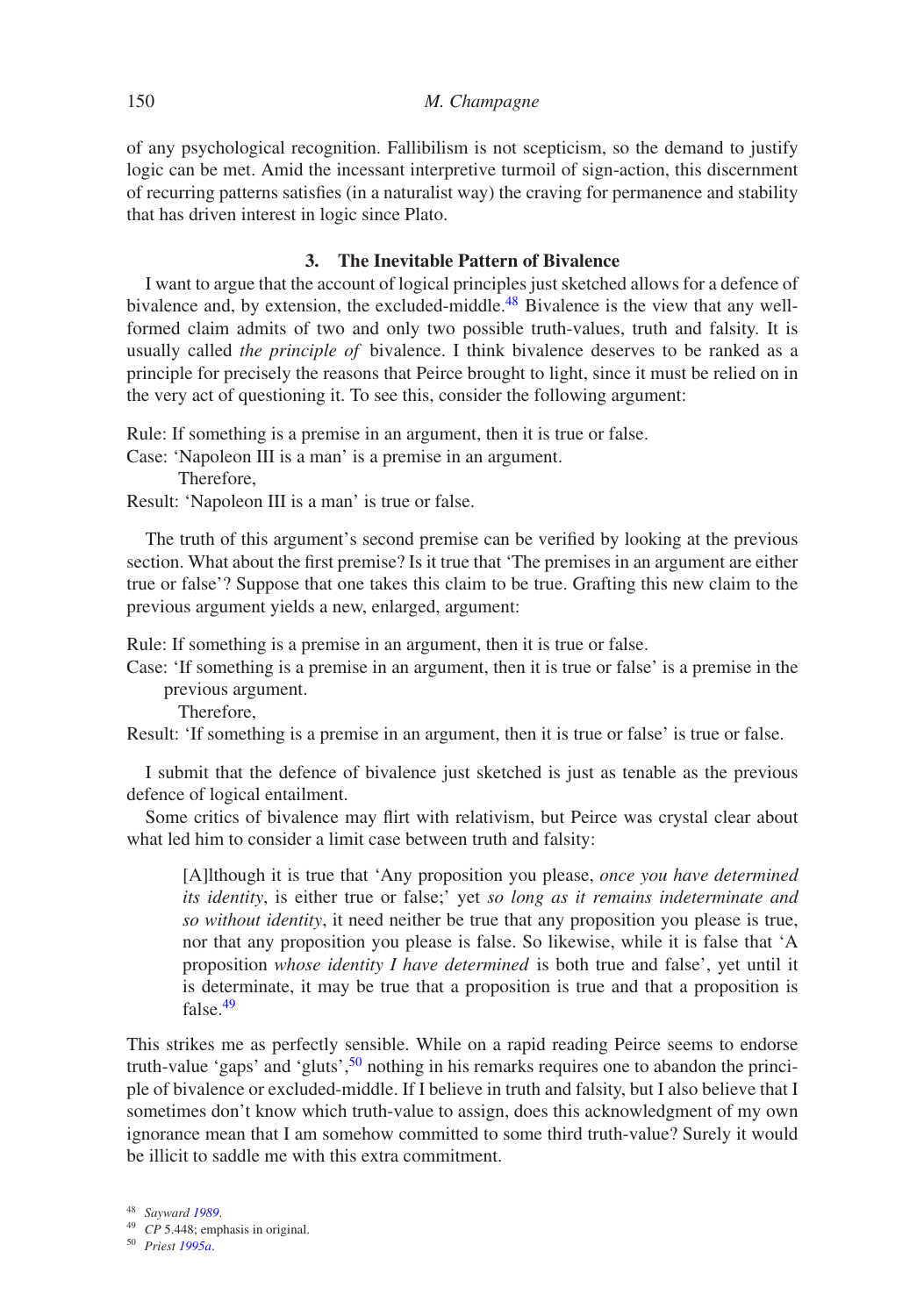Lane agrees that 'Peirce's logico-semantics for object-indeterminate propositions is nei-ther mysterious nor absurd, nor a threat to [the principle of bivalence]'.<sup>[51](#page-8-0)</sup> As Peirce writes, '[t]here are two conceivable certainties with reference to any hypothesis, the certainty of its truth and the certainty of its falsity', such that any 'values intermediate between them indicate, as we may vaguely say, the degrees in which the evidence leans toward one or the other'.<sup>52</sup> When we encounter a propositional sign<sup>53</sup> that does not allow us to ascertain its truth or falsity, we retain 'the privilege of carrying its determination further',  $54$  either by reformulating that proposition, engaging in further inquiry, and/or waiting (in the case of future contingents). Yet, even when we do none of those things, a proposition *about* an indeterminate proposition will be fully determinate. For example, when a slot machine wheel is whirling, one cannot (yet) tell which icon it will land on, so one's inability to assign a truth-value to 'The wheel lands on cherries' is an artifact of one's epistemic position. However, the proposition 'One cannot tell whether the slot machine wheel lands on cherries' is true and the proposition 'One can tell whether the slot machine wheel lands on cherries' is false—with no third truth-value in between.

Just as the very act of questioning a valid deduction compels one to rely on a valid deduction, questioning whether a proposition must be true or false compels one to employ a proposition that must be true or false. This can seem like a circle. But, when adjudicating between methods of adjudicating inferences, 'it is certainly difficult to see how a proof of the soundness of one's preferred rules could be other than rule-circular'.<sup>55</sup> Patterns that are inescapable have a good claim of being foundations, if anything does. That is what we seek in a 'foundation', practically speaking: something we can always count on. This, at any rate, is how Peirce sees the situation. I agree with him. I merely think his account of principles also vindicates bivalence against contemporary attacks (that Peirce could never have foreseen).

Peirce was led by his general interest in continuity to experiment with a 'limit' between truth and falsity. According to what he called 'synechism', every sharp distinction that we make is in fact an oversimplification of a continuous reality. As Peirce writes, '[n]o sane man can dream that the ratio of the circumference to the diameter could be exactly ascertained by measurement'.<sup>56</sup> So, on the hypothesis that the world is inherently contin-uous<sup>[57](#page-8-6)</sup> or analog, any discontinuous or digital representation necessarily does injustice to what(ever) it represents. This might generalize to logic. Hence, as Peirce explains,

I have long felt that it is a serious defect in existing logic that it takes no heed of the *limit* between two realms. I do not say that the Principle of Excluded Middle is downright *false*; but I *do* say that in every field of thought whatsoever there is an intermediate ground between *positive assertion* and *positive negation* which is just as Real as they[.58](#page-8-7)

Continuity is not the only reason to consider a third truth-value between truth and falsity. Although such 'limit-propositions' are not themselves modal propositions,  $59$  'Peirce's discovery of triadic logic was motivated by his consideration of triadic modality'<sup>60</sup> of

<span id="page-8-4"></span><sup>56</sup> *CP* 1.172.

<span id="page-8-7"></span><sup>59</sup> *Lane [1998](#page-14-2)*, 208.

<sup>51</sup> *Lane [1998](#page-14-2)*, 51.

<span id="page-8-0"></span><sup>52</sup> *CP* 2.647.

<span id="page-8-1"></span><sup>53</sup> *Stjernfelt [2014](#page-14-20)*.

<span id="page-8-2"></span><sup>54</sup> *CP* 5.447.

<span id="page-8-3"></span><sup>55</sup> *Rumfitt [2015](#page-14-21)*, 3.

<span id="page-8-5"></span><sup>57</sup> *Vargas and Moore [2021](#page-14-22)*.

<span id="page-8-6"></span><sup>58</sup> *Peirce [1976](#page-14-12)*, 3, 851; emphasis in original. Quoted in *Lane [1999](#page-14-23)*, 290.

<span id="page-8-9"></span><span id="page-8-8"></span><sup>60</sup> *Fisch and Turquette [1966](#page-13-3)*, 79.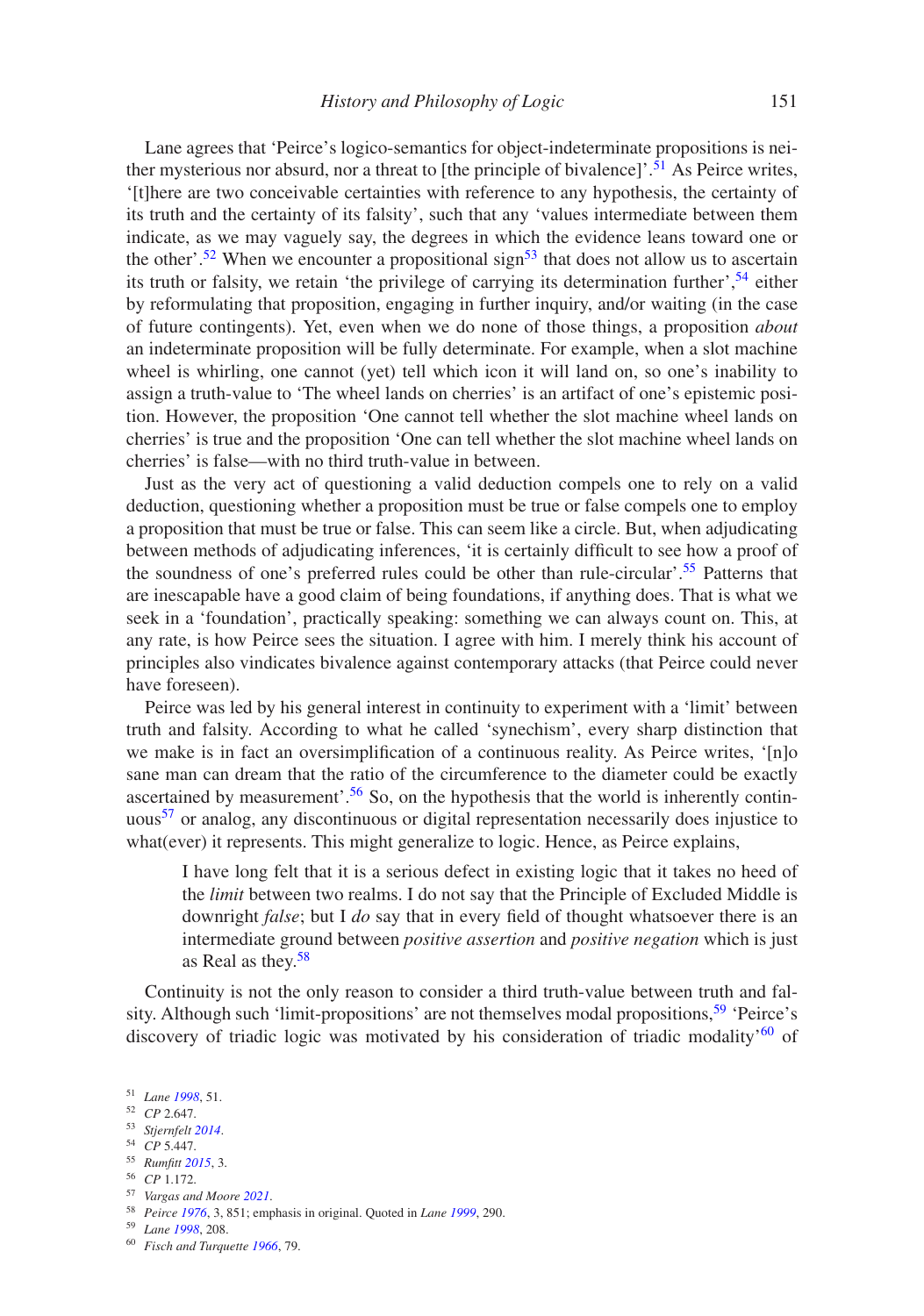## 152 *M. Champagne*

possibility, actuality, and necessity. For instance, in the Gamma portion of his Existential Graphs,  $^{61}$  $^{61}$  $^{61}$  Peirce accommodates modality by adding the 'broken cut' to the notational mix. Yet, Peirce's interpretation of the broken cut was always epistemic, not alethic.<sup>[62](#page-9-1)</sup> This is important, because a sign expressing possible-that-P does not have as its object a *tertium quid* between the true and the false. Rather, when a proposition like 'It rains' is surrounded by a broken cut, then the resulting graph 'only asserts that the alpha and beta rules do not compel me to admit that it rains, or what comes to the same thing, a person altogether ignorant, except that he was well versed in logic [...] *would not know* that it rained'[.63](#page-9-2)

A system of logic can certainly be rich enough to express both knowledge and ignorance. In fact, many logics capable of expressing a lack of knowledge<sup>64</sup> take their inspiration from Peirce.<sup>[65](#page-9-4)</sup> But, Peirce rightly warns that 'we should fall into inextricable confusion in dealing with the broken cut if we did not attach to it a sign to distinguish the particular state of information to which it refers'.<sup>66</sup> Were one fully informed, a given proposition would fall squarely into the class of true propositions or the class of false propositions.<sup>[67](#page-9-6)</sup>

This account thus dovetails with Peirce's 'convergence' theory of truth,<sup>68</sup> according to which truth is the asymptotic limit that a community of inquirers *would* reach if and when all defeaters have been eliminated. The kinship can be made visible by asking whether the claim 'Logical principles can be demarcated from non-logical ones' is true. Peirce clearly intends it to be. Like any other truth, that truth can (a) be called into question yet (b) should get confirmed in the long run. Not only does bivalence satisfy (a) and (b), it is essentially baked into a self-correcting convergence towards truth. For, if there are unsettled truthvalues at the end of inquiry, we are not at the end yet. Or, to put the same moral in terms of Peirce's diagrammatic logic, a sheet of assertion representing all claims should contain no unenclosed dotted line.

It would of course be baseless confidence to assert that all currently unsolved problems admit of solutions, $69$  such that true propositions about those problems or solutions always await. Bivalence is neither a cure-all nor a substitute for inquiry. Even so, when glossed as a regulative assumption<sup>70</sup> and/or implicit hope,<sup>[71](#page-9-10)</sup> bivalence prompts inquirers never to rest content with unclear verdicts and thus to keep searching. So, if we rule out unwarranted doubts, as Peirce recommends we do,<sup>72</sup> it is not senseless to think that every well-formed claim is squarely true or false. Certainly the truth of a claim about a claim (e.g. 'I used the word "squarely" in the previous sentence') can be verified without much effort. Since this is all that is required in order to exhibit the principle of bivalence, a demonstration is always within easy reach.

Humans nevertheless have a capacity to call into question anything. We can thus question the reliability of what we rely on. However, the fact that one has effectively answered one's own question is something that one must realize for oneself. Although one would

<sup>61</sup> *Roberts [1973](#page-14-24)*, 64–86.

<span id="page-9-0"></span><sup>62</sup> *Ma and Pietarinen [2018](#page-14-25)*, 3642.

<span id="page-9-1"></span><sup>63</sup> *Peirce [2020,](#page-14-1) 448*; emphasis added.

<span id="page-9-2"></span><sup>64</sup> *Hintikka [1962](#page-13-20)*.

<span id="page-9-3"></span><sup>65</sup> *Pietarinen [2019](#page-14-26)*.

<span id="page-9-4"></span><sup>66</sup> *Peirce [2020](#page-14-1)*, 450.

<span id="page-9-5"></span><sup>67</sup> *Dummett [1959](#page-13-21)*, 149–50. Note that semantic paradoxes do not have to pose the level of worry often attributed to them. See, for instance, the Peirce-inspired argument developed by *Prior [1976](#page-14-27)*, 141.

<span id="page-9-6"></span><sup>68</sup> *Legg [2014](#page-14-28)*.

<span id="page-9-7"></span><sup>69</sup> *Raatikainen [2004](#page-14-29)*, 133.

<span id="page-9-8"></span><sup>70</sup> *Howat [2013](#page-14-30)*, 453–5.

<span id="page-9-9"></span><sup>71</sup> *Misak [2004](#page-14-31)*, 157; *Lane [2018](#page-14-32)*, 181.

<span id="page-9-11"></span><span id="page-9-10"></span><sup>72</sup> *CP* 5.265.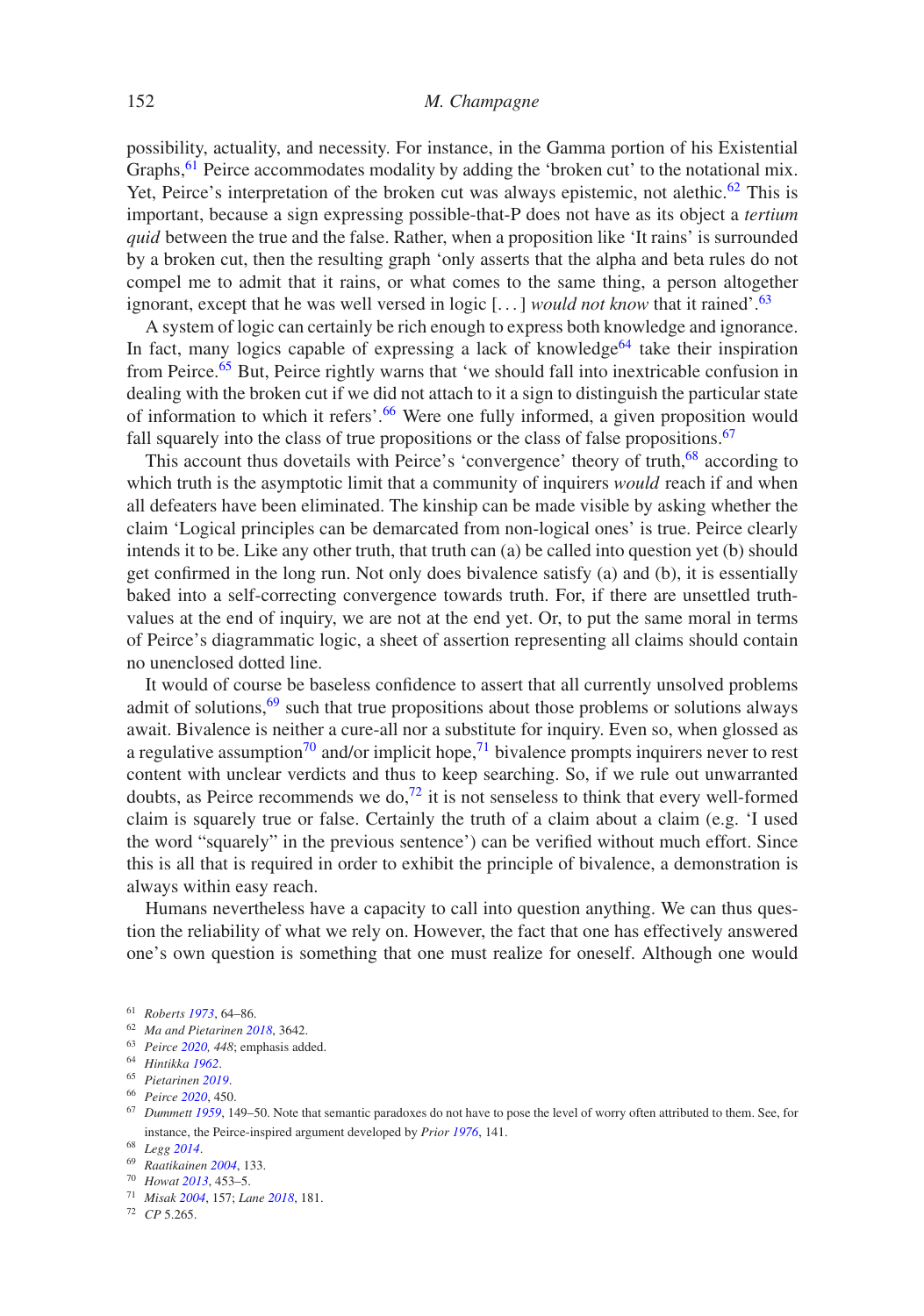hope that such a realization will take less time than more, Peirce's account lets each inquirer test logic and glean the results of those tests, at their own pace.

It may be that, historically, bivalence has tended to coast on the authority of Aristotle. But, if my interpretation is correct, this widely-held principle finally gets a vindication with the ideas of 'the American Aristotle'.<sup>[73](#page-10-0)</sup>

## **4. Some Possible Objections**

One could object that Peirce's arguments for logical principles do not apply to bivalence. The root of such a worry would be that, whereas *modus ponens* is a syntactic structure, bivalence has 'semantic' implications that require a different treatment. Consider, for instance, the rule to the effect that 'If something is a premise in an argument, then it is true or false'. It does seem that, when this rule figures as a premise in an argument for bivalence, the argument begs the question. Yet, in response to this concern, one could say the same for the original argument by Peirce, which also seems to beg the question in favor of *modus ponens*. No red flags were raised there.

While Peirce illustrated his original argument with the *modus ponens* inference rule, the philosophical issue he addressed is so fundamental that his solution yields dividends in other debates.

What makes an instance of reasoning not only sound but *evident* to reason? These are central questions in the philosophy of logic still today. Peirce addresses and cleverly refutes the so-called paradox of the justification of deduction, according to which reasoning that rests upon logical principles must not itself be used to justify those principles. Peirce's solution is that the *statement* of the principle of reasoning, which he had termed leading or guiding principle, and *reasoning according to* that principle are not the same thing: the former is an abstract statement of the principle in another form than the form in which the principle according to which we reason is being used. $74$ 

By analogy: just as the activity of walking, not the verb 'to walk', is what gets one from one point to another, the activity of reasoning proceeds just fine irrespective of whether it is rendered in language. We may name an activity and display what a verb like 'reasoning' or 'walking' refers to, but ultimately this will involve showing, not telling.

A purely deductive justification of deduction is thus out of the question. Moreover, I agree with Peirce that, no matter where our inquiries end up, '[w]e must begin with all the prejudices which we actually have when we enter upon the study of philosophy'.<sup>75</sup> Yet, as we have seen, assumptions that continually re-surface with each round of questioning are elevated, in the best case scenario, to the status of principles. Seeing how those assumptions were present from the start, their subsequent vindication will always be open to a circularity complaint.<sup>[76](#page-10-3)</sup> This, however, is to be expected. After all, a ubiquitous pattern cannot be proven without resorting to that pattern, on pain of no longer being ubiquitous.

One might object that circles can vindicate invalid patterns as easily as valid ones. It is unclear, however, whether fanciful counter-examples<sup>[77](#page-10-4)</sup> still work when expressed with a diagrammatic notation. In any event, I do not see why the circularity involved in the defence of *modus ponens* should be regarded as virtuous whereas the circularity involved

<sup>73</sup> *Everett [forthcoming](#page-13-22)*.

<span id="page-10-0"></span><sup>74</sup> *Pietarinen [2020](#page-14-33)*, 135–6; emphasis in original.

<span id="page-10-1"></span><sup>75</sup> *CP* 5.265.

<span id="page-10-2"></span><sup>76</sup> *Dummett [1978](#page-13-23)*, 291–2; *Haack [1976](#page-13-24)*.

<span id="page-10-4"></span><span id="page-10-3"></span><sup>77</sup> Cf. the *modus morons* of *Haack [1996](#page-13-4)*, 186–7.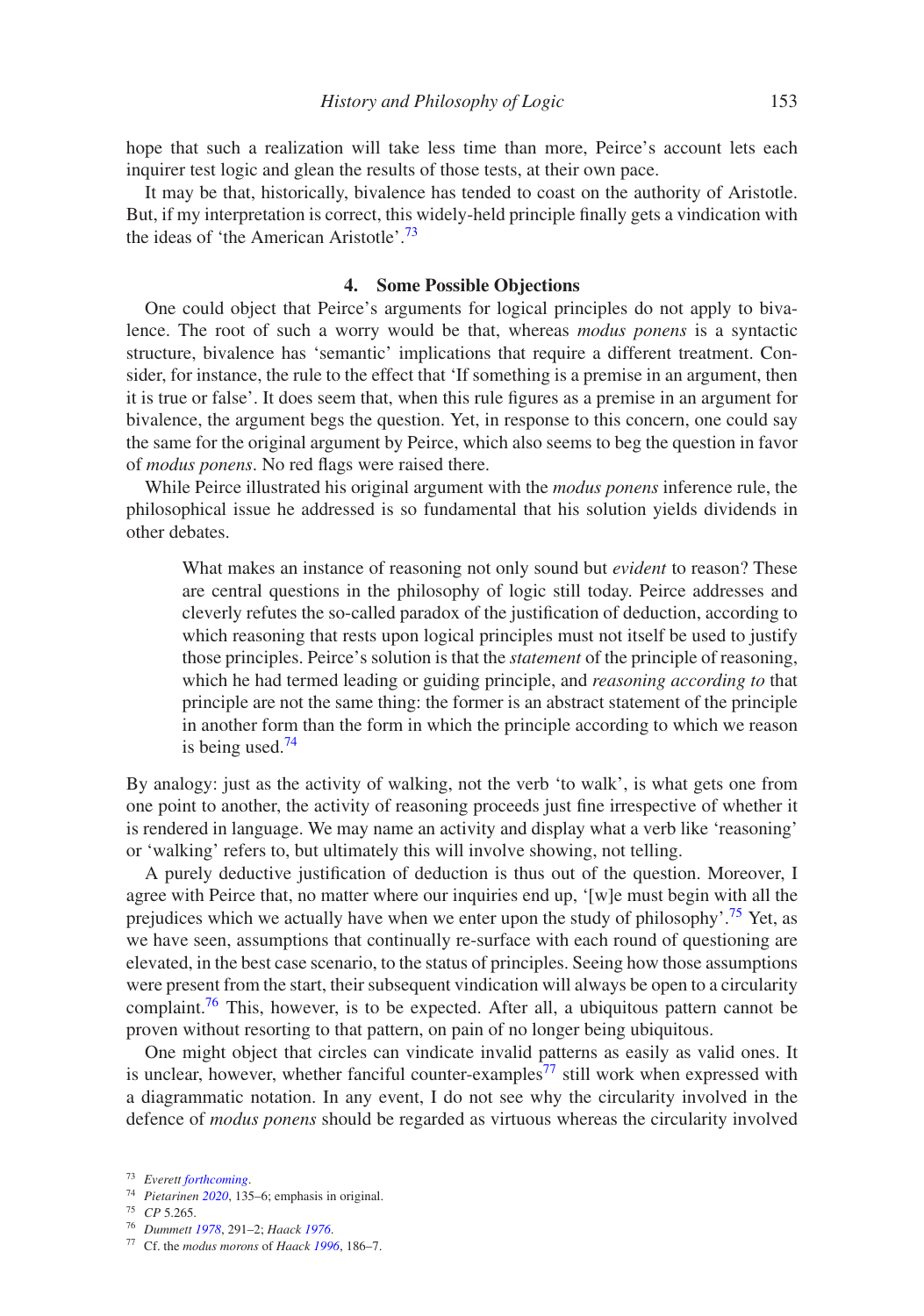in the defence of bivalence should be regarded as vicious. By parity of reasoning, either both circles are acceptable, or neither are.

When a stubborn interlocutor in a Tortoise-and-Achilles-style dialogue finally gets it, her insight is retroactively applied, since the pattern was present all along. It is precisely because the principles catalogued by the logician are operative even in untutored reason $ing^{78}$  that, '[i]n everyday business, reasoning' can be 'done as well without the aid of theory as with it'.[79](#page-11-1) Schooling can nevertheless make the obvious seem remote. Since there will always be holdouts, must an account of a principle like bivalence convince *everyone* in order to be tenable? Like Peirce, I do not think philosophy is tasked with responding 'to a generalized scepticism [. . . ] motivated by the mere *possibility* that our logical laws and principles might be invalid or false'.<sup>80</sup> The adversaries I countenance must therefore make positive commitments.<sup>[81](#page-11-3)</sup> Such commitment or claim-making is crucial, since it provides a way to adjudicate which view is correct. When a regress begins, the principle that the regress instantiates may not be initially apparent. It is in the next step, when one states and employs the logical principle as a premise, that one obtains an argument whose logical principle is the same as the preceding one.[82](#page-11-4) Hence, one can initially put forward an argument that denies the very principle(s) that enable(s) it, such as the following:

Rule: If something is a premise in an argument, then it is true, false, or indeterminate.

Case: 'Napoleon III is a man' is a premise in an argument.

Therefore,

Result: 'Napoleon III is a man' is true, false, or indeterminate.

Yet, asking why the result ought to be accepted prompts this next argument:

Rule: If something is a premise in an argument, then it is true, false, or indeterminate.

Case: 'If something is a premise in an argument, then it is true, false, or indeterminate' is a premise in an argument (above).

Therefore,

Result: 'If something is a premise in an argument, then it is true, false, or indeterminate' is true, false, or indeterminate.

One could perhaps be brazen enough to assert that a non-classical account is neither true nor false, or both. Yet, the proponent of a non-classical account clearly intends her account to be *true* (otherwise what is she a *proponent* of?). To secure that truth, however, one must deny not just its falsity—which is sensible enough—but also whatever truth-value allegedly falls outside of the classical pair. For, if the claim 'If something is a premise in an argument, then it is true, false, or indeterminate' is itself false or indeterminate, then the initial argument is no longer sound. The proponent of trivalence must therefore denature or abandon her commitment in the very attempt to defend it. Importantly, such a denaturing or abandonment is not required in an argument for bivalence. That is why Peirce had the wherewithal to end his pioneering notes by stating that 'Triadic Logic is Universally true'.<sup>83</sup>

- <span id="page-11-0"></span><sup>79</sup> *CP* 1.623.
- <span id="page-11-1"></span><sup>80</sup> *Howat [2014](#page-14-34)*, 482; see *Champagne [2015a](#page-13-25)*.
- <span id="page-11-2"></span><sup>81</sup> *Brandom [1994](#page-13-26)*.
- <span id="page-11-3"></span><sup>82</sup> *Bellucci [2017](#page-13-6)*, 43.

<sup>78</sup> *CP* 2.204.

<span id="page-11-5"></span><span id="page-11-4"></span><sup>83</sup> Manuscript *R*339; reproduced in *Fisch and Turquette [1966](#page-13-3)*, 75.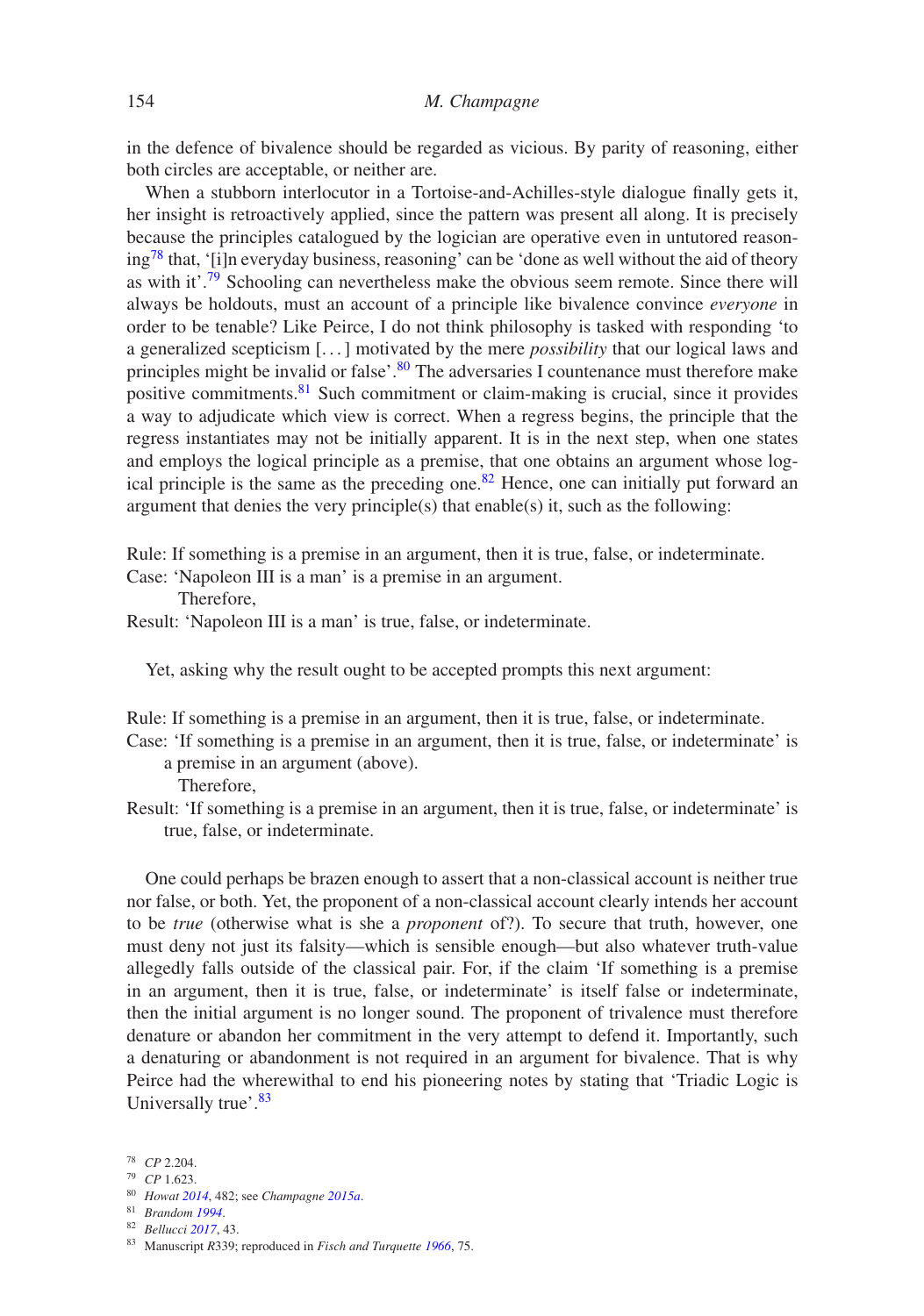The pragmatic maxim recommends that we focus on the 'practical bearings' of our ideas.<sup>84</sup> Heeding that recommendation, the more critics of bivalence insist that what they have concluded about that principle is *true*, the less I am inclined to believe them.

## **5. Conclusion**

Currently in the mainstream, '[w]hat is generally credited to Peirce are truth-tables and the discovery of three-valued logic'.<sup>85</sup> Scholarship is progressing, so more innovations are likely on the way. In this vein, I have argued that—surprisingly perhaps—we can use ideas in Peirce's corpus to vindicate bivalence.

The argument I have presented ties together the early and late bookends of Peirce's intellectual career. In a manuscript written five years before his death in 1914, Peirce observed that '[a]n argument is simply a construction of premisses which constitute a *sign* of the truth *of the truth* of its conclusion, no matter what kind of reasoning it uses  $[\dots]$ <sup>[86](#page-12-2)</sup>. There is a growing appreciation that '[t]his is the semiotic conception of inference that Peirce had adopted since  $1865'$ .<sup>87</sup> Staying true to his early contention that 'all thought is in signs',  $88$ Peirce saw that, amid the open-ended generation of signs, some logical patterns continually get confirmed. He dubbed such patterns principles. We may express a principle with a proposition, but even the clearest proposition cannot pre-empt questioning. Such questioning, however, produces more grist to the mill. Peirce and his interpreters take this inescapability to vindicate logical entailment, but I have shown how it can also vindicate bivalence.

If Peirce is right that '[t]he *final* upshot of thinking is the exercise of volition, and of this thought no longer forms a part<sup>', [89](#page-12-5)</sup> then even a perfect argument would not make voluntarism vanish.<sup>90</sup> Additionally, signs can always beget more signs, so '[f]ar from identifying meaning with a finite list of verification conditions, Peirce's pragmatism entails that there can be no end to their enumeration'.<sup>[91](#page-12-7)</sup> As a result, one remains free to criticize my arguments. Such criticisms, however, supply endless opportunities to verify the principle in question. Indeed, any objection to my arguments cannot be formulated without appealing to premises—notably 'The author defends bivalence'—that are regarded as *true*. I have argued that this inevitable reliance makes bivalence a principle, in the strictest sense.

In inferences and in reality at large, a pattern does not become more real when it is spotted and named. So, while stating a principle can have pedagogical and rhetorical value, we should not be led 'by feelings of loyalty to the old idea that some arguments have suppressed premises<sup> $92$ </sup> to state and re-state every principle that we rely on in valid reasoning. Some things should and indeed must go unmentioned. So, I am tempted to say that Peirce provides a 'quietist' grounding of the laws of logic.<sup>[93](#page-12-9)</sup> However, this label is misleading, since quite few arguments may be required before a silent recognition of their shared pattern can occur. This generation of multiple instances suggests that Peirce supplies a 'process-philosophical' account, but here again this label fails to do justice to the

<span id="page-12-1"></span><sup>86</sup> Manuscript *R*637, 30; quoted in *Bellucci [2017](#page-13-6)*, 354.

<span id="page-12-4"></span><sup>89</sup> *CP* 5.397; see *Champagne [2014](#page-13-28)*.

<span id="page-12-6"></span><sup>91</sup> *Short [2007](#page-14-35)*, 288.

<span id="page-12-9"></span><span id="page-12-8"></span><sup>93</sup> *Howat [2014](#page-14-34)*.

<sup>84</sup> *CP* 5.402.

<span id="page-12-0"></span><sup>85</sup> *Béziau [2012](#page-13-27)*, 251.

<span id="page-12-2"></span><sup>87</sup> *Bellucci [2017](#page-13-6)*, 354.

<span id="page-12-3"></span><sup>88</sup> *CP* 5.253.

<span id="page-12-5"></span><sup>90</sup> *Champagne [2015b](#page-13-29)*.

<span id="page-12-7"></span><sup>92</sup> *Thomson [2011](#page-14-17)*, 23.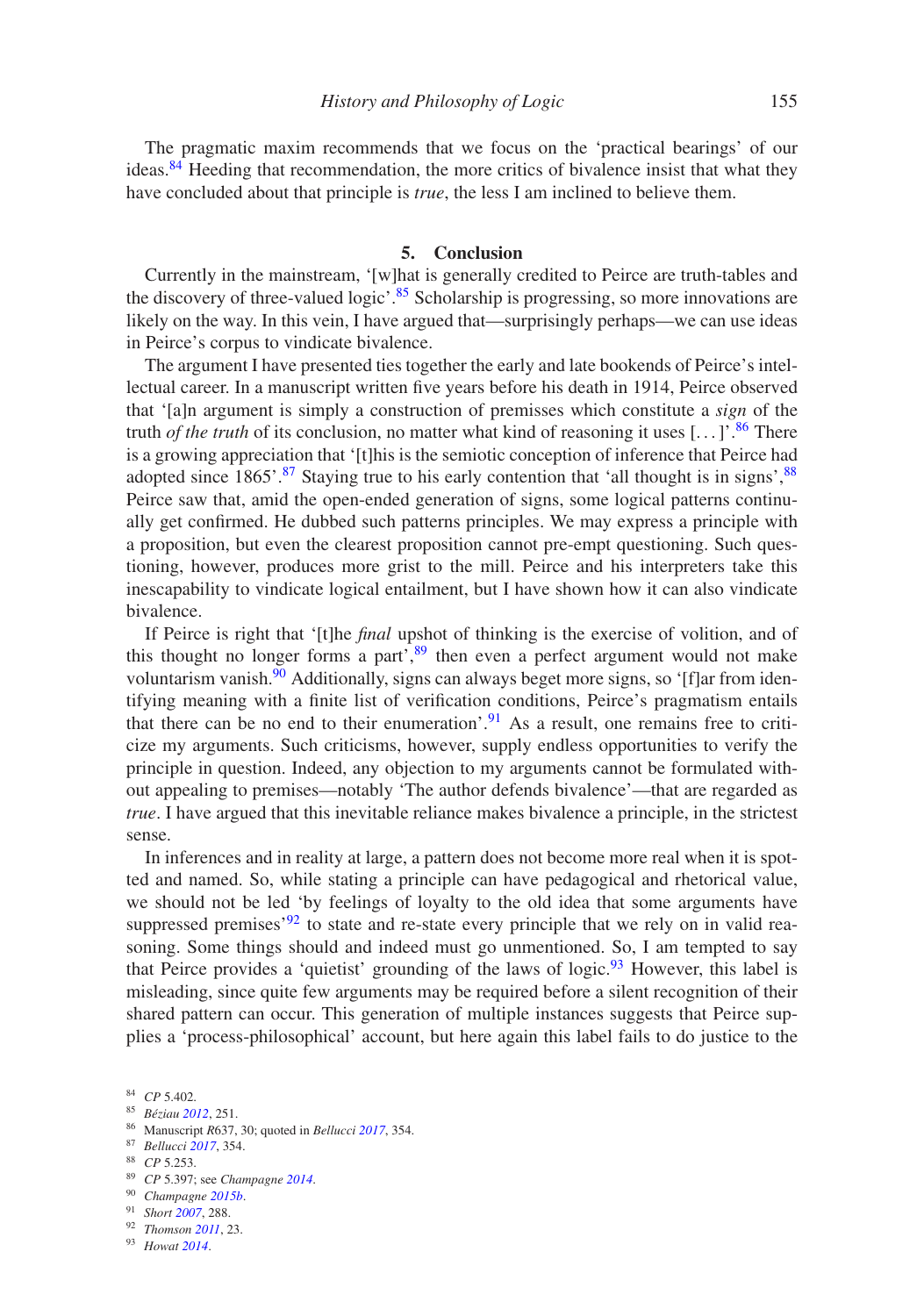fact that unchanging patterns can be discerned. The account might instead be called 'pragmatic', because principles like bivalence are revealed in *use* (not mention); and 'semiotic', because this revelation happens in the use of *signs*.

I think the signs that I have strung together suffice to make their point. Still, as any teacher knows, logic cannot be 'forced' unto anyone, so the question of how many iterations are needed before someone realizes the inevitability of a principle like bivalence is a matter of personal psychology.

#### **Acknowledgements**

I want to thank Emily Beattie, Francesco Bellucci, Jeffrey Brian Downard, David Gilbert, Diana Heney, Travis LaCroix, Robert Lane, Ahti-Veikko Pietarinen, Chris Stephens, audience members at the meetings of the Charles S. Peirce Society and the Canadian Philosophical Association, students in my Advanced Formal Logic course, as well as anonymous reviewers for this journal.

### **ORCID**

*Marc Champagne* <http://orcid.org/0000-0002-9841-7538>

#### **References**

- <span id="page-13-2"></span>Anellis, I. H. 2012. 'Peirce's truth-functional analysis and the origin of the truth table', *History and Philosophy of Logic*, **33**, 87–97.
- <span id="page-13-9"></span>Bellucci, F. 2016. 'Charles S. Peirce and the medieval doctrine of *consequentiae*', *History and Philosophy of Logic*, **37**, 244–68.
- Bellucci, F. 2017. *Peirce's Speculative Grammar: Logic as Semiotics*, New York: Routledge.
- <span id="page-13-6"></span>Benacerraf, P. 1973. 'Mathematical truth', *Journal of Philosophy*, **70**, 661–79.
- <span id="page-13-27"></span><span id="page-13-19"></span>Béziau, J.-Y. 2012. 'A history of truth-values', in D. M. Gabbay, F. J. Pelletier, and J. Woods (eds.), *Handbook of the History of Logic, Volume 11: A History of its Central Concepts*, Amsterdam: Elsevier, 235–307.
- Brady, G. 2000. *From Peirce to Skolem: A Neglected Chapter in the History of Logic*, Amsterdam: North-Holland.
- <span id="page-13-26"></span><span id="page-13-0"></span>Brandom, R. B. 1994. *Making It Explicit: Reasoning, Representing, and Discursive Commitment*, Cambridge, MA: Harvard University Press.
- Braver, L. 2012. *Groundless Grounds: A Study of Wittgenstein and Heidegger*, Cambridge, MA: MIT Press.
- <span id="page-13-15"></span>Carroll, L. 1895. 'What the Tortoise said to Achilles', *Mind*, **4**, 278–80.
- <span id="page-13-10"></span>Cellucci, C. 2009. 'The universal generalization problem', *Logique & Analyse*, **52**, 3–20.
- <span id="page-13-16"></span><span id="page-13-5"></span>Champagne, M. 2009. 'Some semiotic constraints on metarepresentational accounts of consciousness', in J. N. Deely and L. G. Sbrocchi (eds.), *Specialization, Semiosis, Semiotics*, Toronto: Legas Press, 557–64.
- <span id="page-13-28"></span>Champagne, M. 2014. 'Just do it: Schopenhauer and Peirce on the immediacy of agency', *Symposium*, **18**, 209– 32.
- Champagne, M. 2015a. 'Disjunctivism and the ethics of disbelief', *Philosophical Papers*, **44**, 139–63.
- <span id="page-13-25"></span>Champagne, M. 2015b. 'Don't be an ass: rational choice and its limits', *Reason Papers*, **37**, 137–47.
- <span id="page-13-29"></span><span id="page-13-14"></span>Champagne, M. 2015c. 'Sound reasoning (literally): prospects and challenges of current acoustic logics', *Logica Universalis*, **9**, 331–43.
- Champagne, M. 2016. 'Brandom, Peirce, and the overlooked friction of contrapiction', *Synthese*, **193**, 2561–76. Champagne, M., and A.-V. Pietarinen. 2020. 'Why images cannot be arguments, but moving ones might',
- <span id="page-13-12"></span><span id="page-13-8"></span>*Argumentation*, **34**, 207–36.
- Church, A. 1956. *Introduction to Mathematical Logic, 1*, Princeton: Princeton University Press.
- <span id="page-13-1"></span>Dennett, D. C. 1991. 'Real patterns', *The Journal of Philosophy*, **88**, 27–51.
- <span id="page-13-18"></span>Dummett, M. A. E. 1959. 'Truth', *Proceedings of the Aristotelian Society*, **59**, 141–62.
- <span id="page-13-21"></span>Dummett, M. A. E. 1978. *Truth and Other Enigmas*, Cambridge, MA: Harvard University Press.
- <span id="page-13-23"></span>Dutilh Novaes, C. 2015. 'A dialogical, multi-agent account of the normativity of logic', *Dialectica*, **69**, 587–609.
- <span id="page-13-22"></span><span id="page-13-11"></span>Everett, D. L. Forthcoming. *The American Aristotle: The Life and Mind of C. S. Peirce*, Oxford: Oxford University **Press**
- Fisch, M., and A. Turquette. 1966. 'Peirce's triadic logic', *Transactions of the Charles S. Peirce Society*, **2**, 71–85.
- <span id="page-13-17"></span><span id="page-13-3"></span>Gentzen, G. 1969. *The Collected Papers of Gerhard Gentzen*, M. E. Szabo (ed.), Amsterdam: North-Holland. Haack, S. 1976. 'The justification of deduction', *Mind*, **85**, 112–9.
- <span id="page-13-24"></span>Haack, S. 1996. *Deviant Logic, Fuzzy Logic: Beyond the Formalism*, Chicago: University of Chicago Press.
- <span id="page-13-7"></span><span id="page-13-4"></span>Hausman, C. R. 2002. 'Charles Peirce's evolutionary realism as a process philosophy', *Transactions of the Charles S. Peirce Society*, **38**, 13–27.
- Hintikka, J. 1962. *Knowledge and Belief: An Introduction to the Logic of the Two Notions*, Ithaca: Cornell University Press.
- <span id="page-13-20"></span><span id="page-13-13"></span>Hintikka, J. 2007. *Socratic Epistemology: Explorations of Knowledge-Seeking by Questioning*, Cambridge, UK: Cambridge University Press.